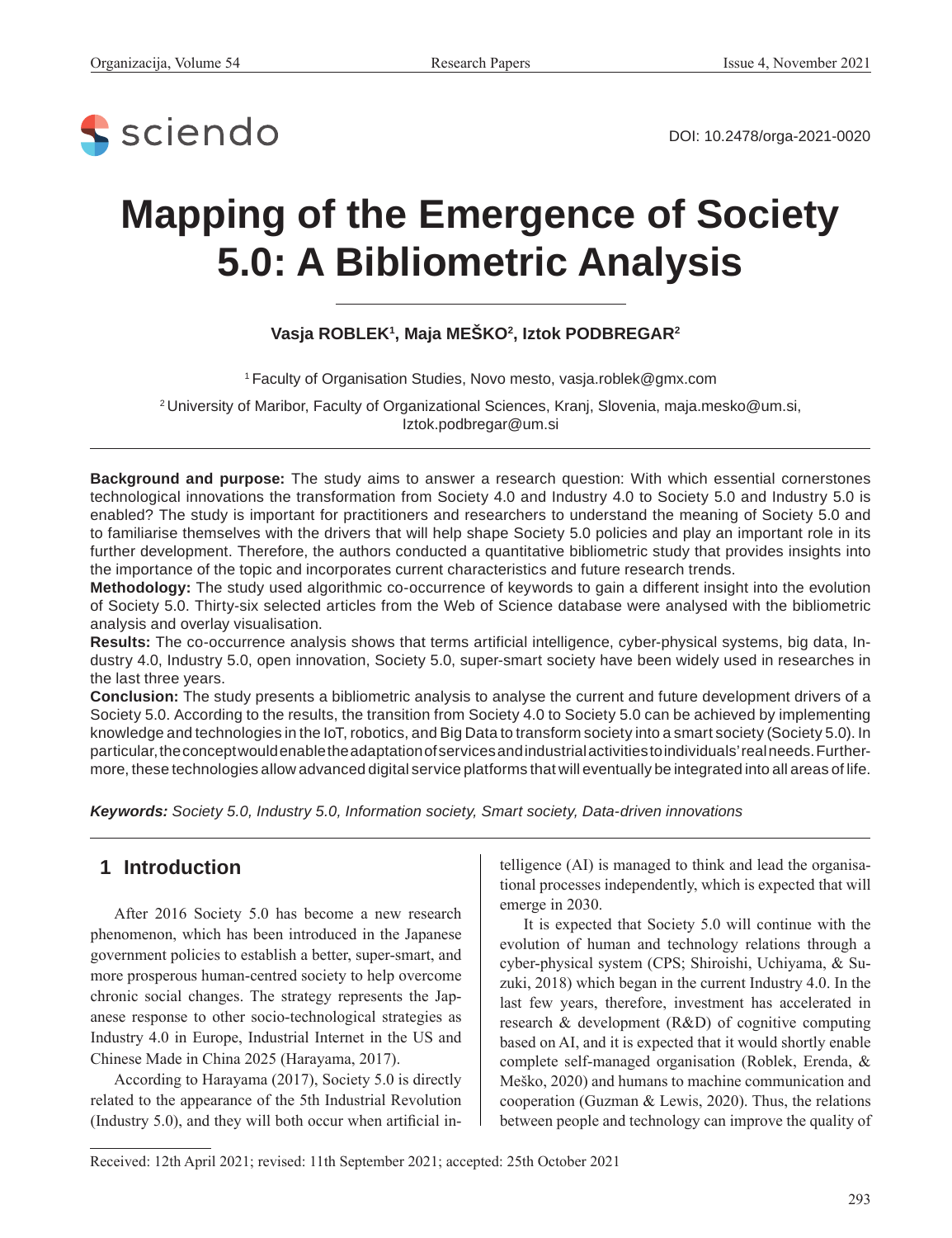life and ensure sustainable development in all areas (education, health, democracy, economy) (Ferreira & Serpa, 2018). However, on the other hand, the issue opens to the question of the negative impact of AI on human society (e.g., errors in algorithms that can cause the death of people because of wrong decisions of the computer system, loss of jobs, ethical and economic issues regarding the transfer of responsibility from humans to machines, social control) (Makridakis, 2017).

Based on social changes because of the technology development and known theoretical background about the Society 5.0, the following research question has been set: With which essential cornerstones technological innovations the transformation from Society 4.0 and Industry 4.0 to Society 5.0 and Industry 5.0 is enabled?

The paper includes a scientometric analysis of the co-occurrence keywords and a systematic literature review of existing theoretical explanations of Society 5.0, research on and its development mechanisms that can impact the further transition from Industry and Society 4.0 to Industry and Society 5.0.

## **2 Theoretical background**

## **2.1 Historical evolution of information society**

The emergence of the third industrial revolution (which began around 1960) was based on the invention of the transistor and the microprocessor. These innovations enabled the accelerated development of telecommunications and computer technology. Automation of processes began, followed by the penetration of computing with computers such as the IBM 370. Thus, society began to move from producing goods and making profits to a post-industrial society based on knowledge production and the growth of service activities (Hughes, 2004). In the 1980s, a shift occurred with digitalisation, which contributed to the post-industrial or information society, which focuses on the organisation of knowledge and serves as social control, guiding innovation and change (Peters, 2020). Table 1 shows the crucial technological factors for a successful transformation process, and Table 2 shows the key economic factors. The emergence of the Internet led to an exposure of a global information society that aims to provide access to the Internet, better education, business support, and networking. All this leads to Castells' opinion that post-industrial society needs to be replaced by information society (Castells, 1996). Since the existing information societies are based on a capitalist system, it is also necessary to emphasise information systems institutional and cultural diversity (e.g. the differences between individual nations and countries) (Salehan, Kim, & Lee, 2018). The modern information society is based on innovative technological solutions for knowledge creation and data processing. The information society has focused on collecting and processing data at several stages (Abubakar et al., 2019).

We can conclude that we understand society as a special form of social organisation in which information, its collection, processing and transmission become the primary source of power and productivity.

#### **2.2 Industry 4.0 and emergence of Society 5.0**

Industry 4.0 represents a completely new way of integrating technology into society. New technologies are being researched and developed that connect the physical, digital and biological worlds, which affect all disciplines, economies and industries (Caruso, 2018). Industry 4.0 appears as a continuation of the third industrial revolution. It enables the digital interconnection of products, machines, tools and more. It brings 3D printers, self-driving vehicles, AI, and nanotechnology, but unlike the second and third industrial revolutions based on raw materials and energy, Industry 4.0 emphasises knowledge as an essential resource (Roblek et al., 2016).

One of the most important innovations in Industry 4.0 is robotics. Robots have been around for several decades, but the question arises as to why today's robots are different from those of the past? The difference is that robots and humans are now equal partners, meaning robots today have a higher level of artificial intelligence. Furthermore, they can communicate with machines and humans through smart devices. Therefore, it is important to compare and list the special human abilities concerning robots' unique abilities. It becomes clear where robots can help us and what human characteristics they can replace with their unique abilities. With the emergence of robots in everyday human life, the question of taxing not only internet companies but also robots increased, as some scholars suggest that "whoever owns the robots rules the world" (Freeman, 2015). Holder et al. (2016) discuss the identification of the main legal and regulatory implications of robotics. According to the authors, it is time to start a dialogue in society about "how our existing legal framework may need to be adapted and changed to meet the demands of the robotics era."

The negative connotations of Industry 4.0 are seen in reducing the number of employees, and the entire industrial revolution is accompanied by the abolition and creation of new jobs. There are also three crucial areas of concern: inequality, cybersecurity and identity (Schwab & Davis, 2018). In addition to creating inequalities between people, it can also lead to an even more significant gap between the countries' economies. Less developed economies that are just beginning to industrialise would lag even further behind developed ones (Hughes & Southern, 2019). When it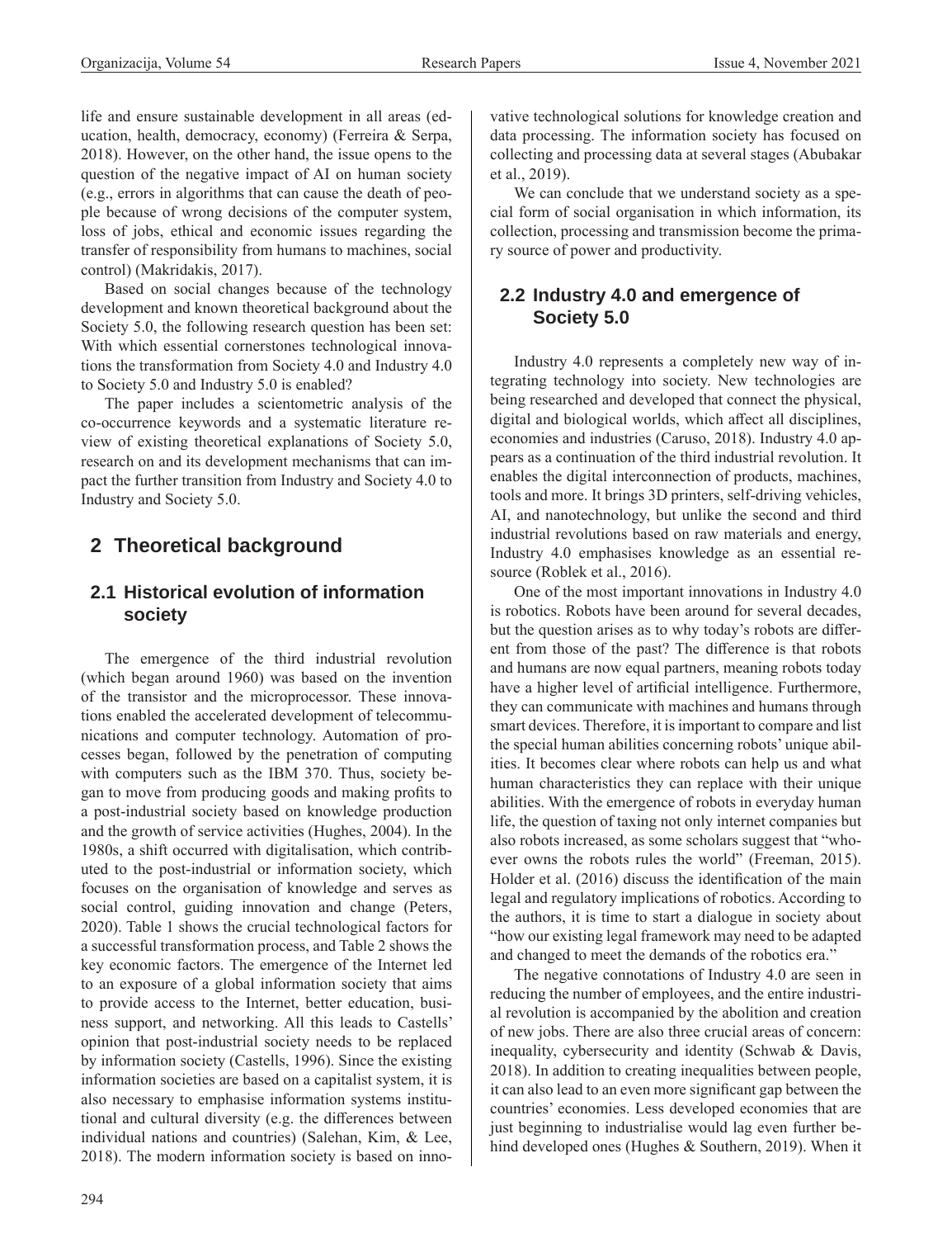| <b>Factor</b>           | <b>Main topics</b>                                                                                                                                                                                                                                                                                                                                                                                                                                                                                                      | Author                                                                                |  |
|-------------------------|-------------------------------------------------------------------------------------------------------------------------------------------------------------------------------------------------------------------------------------------------------------------------------------------------------------------------------------------------------------------------------------------------------------------------------------------------------------------------------------------------------------------------|---------------------------------------------------------------------------------------|--|
| Computerisation (1960-) | The invention of the transistor and the microprocessor had<br>an important impact on the rise of telecommunications                                                                                                                                                                                                                                                                                                                                                                                                     | Ensmenger, 2012;<br>Frey & Osborne, 2017;                                             |  |
|                         | and computer technology.                                                                                                                                                                                                                                                                                                                                                                                                                                                                                                | Jorgenson, 2001                                                                       |  |
| Digitalisation (1980-)  | Word digitalisation cannot be used as a synonym for com-<br>puterisation. In business administration, digitalisation<br>often means the adoption and increased use of informa-<br>tion and communications technologies. Other meanings<br>of the word digitalisation are connected with the process<br>of converting something to digital form (e.g., digitalisation<br>of payments, digitalisation of the printed documents and<br>books, the transformation of the analogue signals in a dig-<br>ital representation) | Jedynak et al., 2021;<br>Katsikas & Gritzalis,<br>2017, Valenduc &<br>Vendramin, 2017 |  |
| Informatisation (2011-) | The word informatisation is used to introduce and adopt<br>information systems, technologies, for instance, informa-<br>tisation of the company (self-management organisation,<br>public apparatus, business).                                                                                                                                                                                                                                                                                                          | Paulin, 2019; Schuetz<br>& Venkatesh, 2020;<br>Sony and Naik, 2020                    |  |

*Table 1: Technology-based society and transformation processes – technological factors*

*Table 2: Technology-based society and transformation processes – economic factors*

| New economy (1980-2006)                                         | Within the information society, the so-called new econo-<br>my has been established. During this period, the contri-<br>bution of information companies and service activities<br>(e.g., trade, publishing, entertainment, consulting) in the<br>developed countries expanded to such an extent that it<br>exceeded production agriculture measured by the contri-<br>bution to the gross national product. Thus, in general, an-<br>alysts use the term information economy or new economy<br>to describe a situation where the gross national product<br>dominates the information industry.                                                                                                                                                                                                                                                                                                       | Cant, 2020; Daveri,<br>2002; Farell, 2003                        |
|-----------------------------------------------------------------|------------------------------------------------------------------------------------------------------------------------------------------------------------------------------------------------------------------------------------------------------------------------------------------------------------------------------------------------------------------------------------------------------------------------------------------------------------------------------------------------------------------------------------------------------------------------------------------------------------------------------------------------------------------------------------------------------------------------------------------------------------------------------------------------------------------------------------------------------------------------------------------------------|------------------------------------------------------------------|
| Innovative economy or<br>knowledge-based economy<br>(2003-2030) | The new economy is passed into an innovative econo-<br>my based on the thesis that capital accumulation is the<br>main vehicle for economic growth. The rate of economic<br>growth in the innovative economy depends on the prod-<br>ucts and services resulting from knowledge (R&D)                                                                                                                                                                                                                                                                                                                                                                                                                                                                                                                                                                                                                | Chen (2008); Drucker<br>(2002); Tocan (2012)                     |
| Data Economy (2011-)                                            | Industry 4.0 enable that humanity is generating more<br>information than an individual can implement. It is also<br>coming to the situation that more interdependencies<br>emerging than an individual can handle, and rapid chang-<br>es have been observed that are difficult to track. ICT and<br>big data analytics have given rise to the "data economy".<br>Society is coming to data accumulation instead of capital.<br>Data's key features become: data present a by-product<br>of economic activity; data is the information used for<br>prediction and uncertainty reduction enhances organi-<br>sations profit. Implementing data-driven solutions in the<br>human ecosystem enables the flow of services, opera-<br>tions and functions and the design and implementation of<br>strategies and policies. The government policies allow the<br>emergence of open data (freely available) | Farboodi & Veldkamo,<br>2021; Teece, 2018:<br>Wamba et al., 2019 |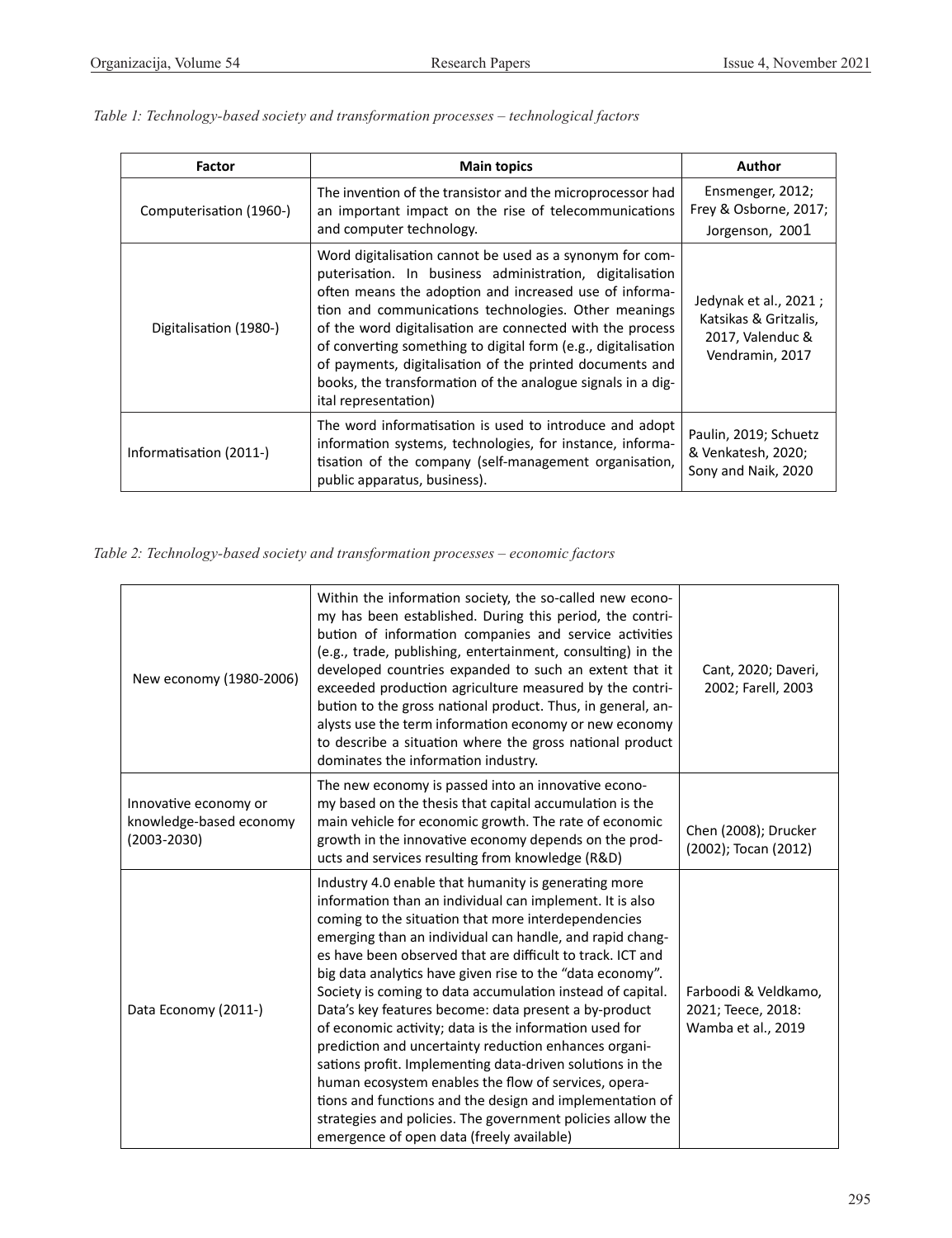is going for the security in Industry 4.0, the digital world's combination with new technologies creates new battlefields, especially in the cyber world, increases access to lethal technologies, and makes administration and negotiations between countries to secure peace more difficult (Horowitz, 2019). The Industry 4.0 technologies also offer expanded possibilities for warfare, which are increasingly available to state and non-state actors, such as autonomous weapons, nanomaterials, biological and biochemical weapons, portable devices and distributed energy sources (Yoo, 2017). New AI-based autonomous weapons also pose a potential threat to humanity. Without legal restrictions on these technologies' operation and development, there may be unauthorised use for terrorist purposes and likely AI dominance over humans in the fifth industrial revolution (Russel et al., 2015). In addition to concerns about growing inequality and security threats, this fourth industrial revolution also affects us as individuals and community members, i.e., our identity. Digital media are already becoming the main driver of our individual and collective shaping of society and community. They connect people to individuals and groups in new ways, fostering friendships and creating new interest groups. Moreover, such connections transcend many traditional boundaries of interaction (Davis, 2016).

Industry 4.0 has led to a digital transformation of the information society (in business and private life) and the future of Society 5.0. The future society members who will benefit from living and working in smart urban areas will enjoy their advantages enhanced by technological, social and cultural aspects that enable the concept of smart living. The Japanese government introduced Society 5.0 in 2016 as the 5th Science and Technology Master Plan (Cabinet Office, 2016). The concept was described as a vision of a

*Table 3: Journals used for the scientometric analysis and systemic literature review*

| <b>Journals</b>                                                                  |  |  |
|----------------------------------------------------------------------------------|--|--|
| Annals of the American Association of Geographers                                |  |  |
| <b>Applied Science</b>                                                           |  |  |
| Computer                                                                         |  |  |
| Data                                                                             |  |  |
| Engineering                                                                      |  |  |
| <b>IEEE Communications Magazine</b>                                              |  |  |
| Information                                                                      |  |  |
| International Journal of Production Economics                                    |  |  |
| Inzinerine ekonomika-engineering economics                                       |  |  |
| Journal of Asian Public Policy                                                   |  |  |
| Journal of Clinical Medicine                                                     |  |  |
| Journal of Industrial Integration and Management-Innovation and Entrepreneurship |  |  |
| Journal of the Knowledge Economy                                                 |  |  |
| Journal of the Manufacturing Systems                                             |  |  |
| Kybernetes                                                                       |  |  |
| Libri-International Journal of Libraries and Information Studies                 |  |  |
| Nature                                                                           |  |  |
| Omics-A Journal of Integrative Biology                                           |  |  |
| Pakistan journal of medical sciences                                             |  |  |
| Sotsiologicheskie Issledovaniya                                                  |  |  |
| Sustainability                                                                   |  |  |
| Technology Analysis & Strategic Management                                       |  |  |
| <b>Wireless Personal Communications</b>                                          |  |  |
| Zeitschrift fur Wirtschaftsgeographie                                            |  |  |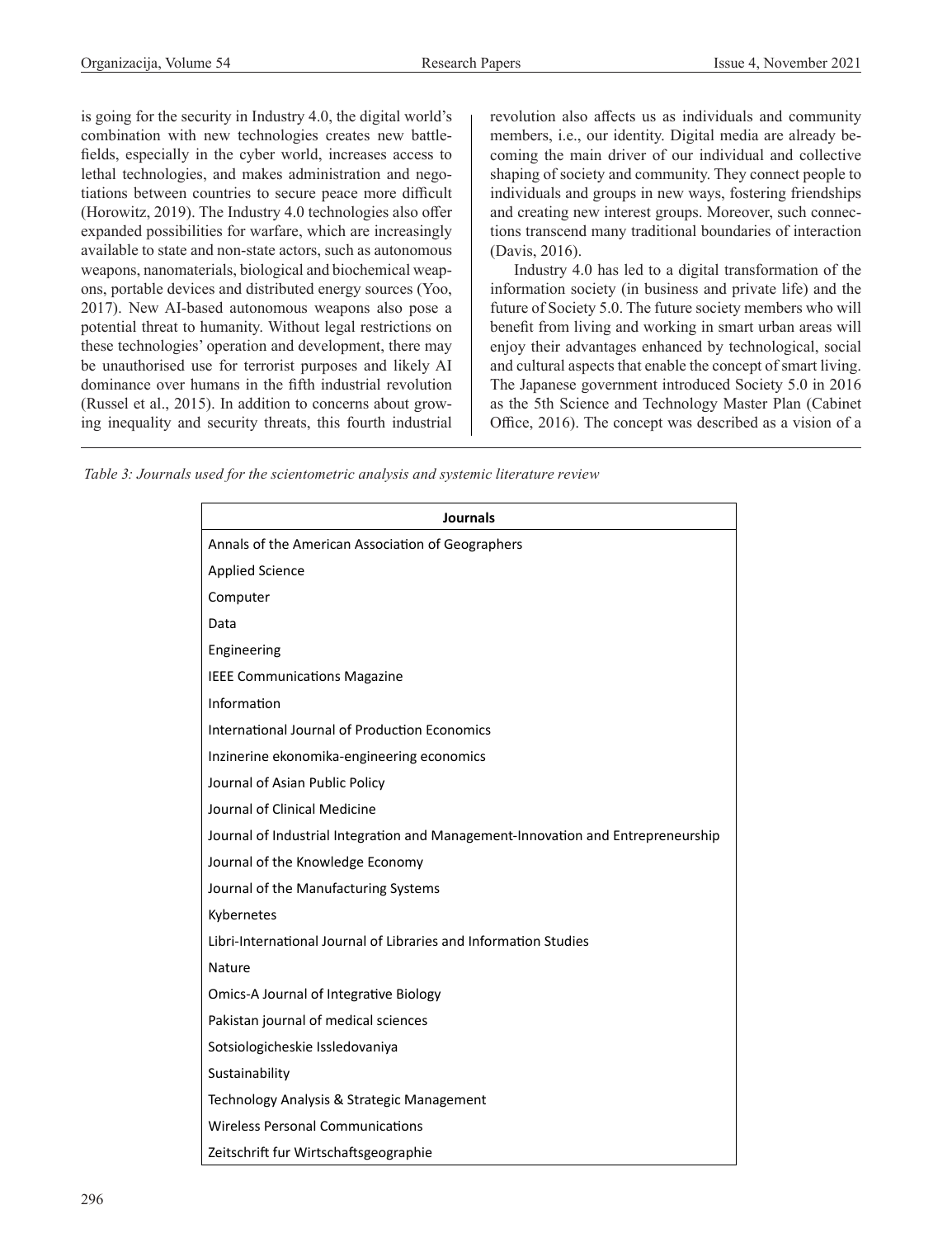future society characterised by scientific and technological innovation. It aims to create a society centred on human beings that, by merging the physical world with cyberspace, will facilitate economic development and ensure a high quality of life for all citizens (Fukuda, 2020; Potočan, Mulej and Nedeljko, 2020).

# **3 Research methodology**

The study aims to provide an interpretive overview of the emergence of Society 5.0, and it is prepared using a mixed research methodology. The study was designed



*Figure 1: The three steps study protocol*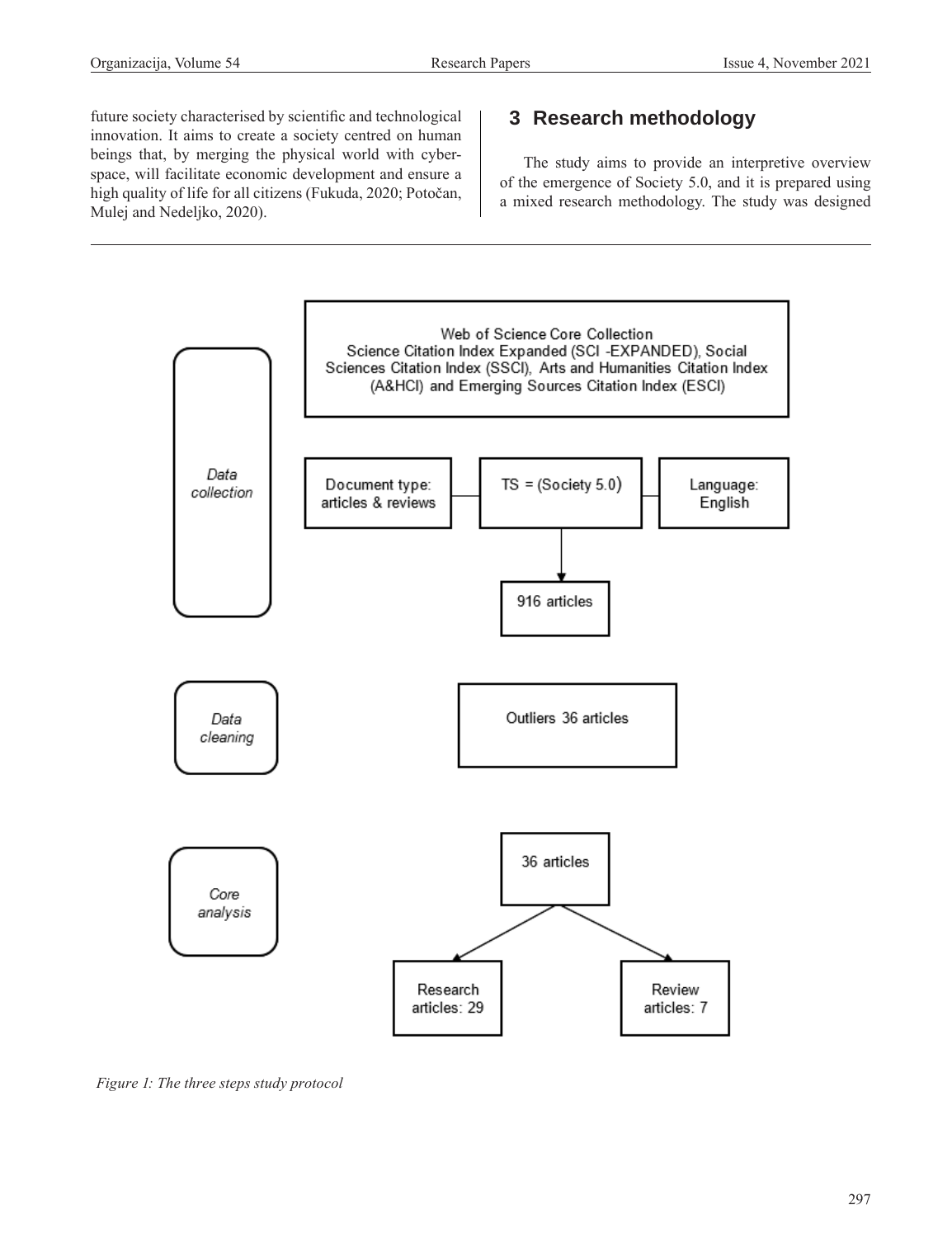with the software Vosviewer version 1.6.16 and includes scientometric research used to construct density visualisation and identify the topic clusters based on the keywords co-occurrence (van Eck & Waltman, 2020). In selecting the literature, was followed the three-step protocol approach used in previous studies such as Chandra and Walker (2020), Dabić et al. (2020), and Palumbo et al. (2021). A three-step protocol (Figure 1) includes i) data collection: selecting articles published in scientific journals indexed in the Web of Science database; ii) data cleaning: a manual review of article titles and abstracts. Based on their content, we excluded articles that were inappropriate in terms of content; and 3) basic analysis: in-depth review of the articles covered. The search itself is divided into two parts. The first part includes the articles' classification according to scientometric research, and the second part is followed by an interpretation of the articles' content. Table 3 presents papers from the journals used in analyses.

The first phase includes the data collection process. The search for articles was done in the Web of Science and Scopus databases. The Boolean keyword combination was used to search for the relevant papers  $(TS = (Society)$ 5.0) AND LANGUAGE: (English) AND DOCUMENT TYPES: (Article, Review) Indexes = SCI-EXPANDED, SSCI, A&HCI and ESCI). It was no temporal restrictions. The search results were limited to the research and review articles published in the refereed journals only. The peer review was limited to scientific journals written in English and was not intended to provide a comprehensive assessment of the state's totality. In the second phase (data cleaning), only the important papers whose content fits the research area were included along with their topics. The papers' content (titles, abstracts, keywords and conclusion) was manually reviewed, and those whose content did not match the research phenomenon were eliminated. In the third phase (core analyses), the information from 36 papers was exported from the WOS, all selected papers' data were chosen and then exported in text format. The data were then imported into Vosviewer version 1.6.16. The search was performed on April 14 2021.

The WOS database was used as a literature source because it is the most reliable and comprehensive source of data and is frequently used in bibliometric research on the progress and evaluation of various scientific fields (Bernatović et al. 2021).

## **4 Results and discussion**

#### **4.1 The visualisation of the topic clusters**

Figure 2 is a visual representation of the cluster analysis results based on the co-occurrence of keywords. In table 4 are presented the clusters with their most important keywords. First, in the analysing process, a minimum number of occurrences of keyword one was determined. Of the 136 keywords, 102 keywords meet the threshold. Next, the authors manually removed seven keywords related to the choice of research methods in the articles and are not associated with the topic's content (e.g., content analysis, methodology, case study). Then, for the remaining 95 keywords, the overall strength of the co-correlation links with other keywords was calculated.

A total of nine clusters were found. Some of the clusters were interwoven with each other. However, as shown in Figure 2, the clusters are mostly relatively far apart from each other. Therefore, it can be concluded that most of the topics covered in this literature review do not overlap.



*Figure 2: Co-occurrences of keyword network (min. 1). Data source: WOS. Visualisation: VOSviewer*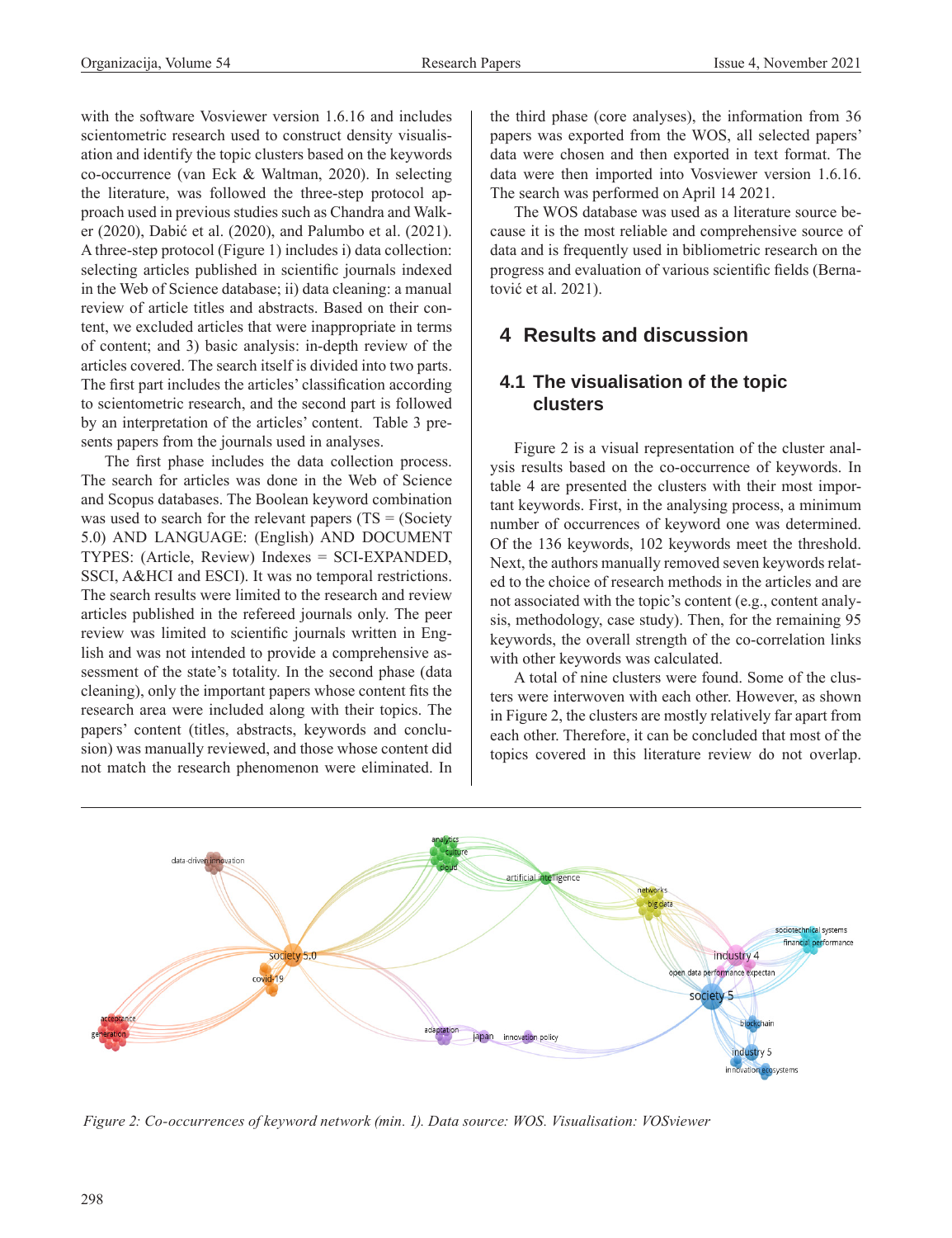Each cluster offers a different topic. Thus, all nine clusters provide a comprehensive overview of what is already known about Society 5.0. We did not need to reduce the number of clusters because we wanted to discover the broadest knowledge from homogeneous pieces to present a new social phenomenon. This approach allowed us to give a comprehensive view of research and theory in the field of Society 5.0.

On average, the clusters contained nine articles, ranging from a minimum of 4 to a maximum of 12. According to the topics, the clusters can be divided into a part related to the consideration of Society 5.0 itself and a second part associated with Industry 5.0. The naming of clusters is based on the authors' personal views and experiences of the research topic. According to the co-occurrence analysis, up to the present day, it can be concluded that terms

artificial intelligence, cyber-physical systems, big data, Industry 4.0, Industry 5.0, open innovation, Society 5.0, super-smart society have been widely used in researches in the last three years.

## **4.2 Systematic literature review**

As part of the systematic analysis of the articles, according to the content of each cluster, authors have decided to group clusters 2- Industry 4.0 and transformation processes for Society 5.0, 3- Technological development and 9- Industry 4.0 as well as 5- Society 5.0 and the environment, 7- Society 5.0 and innovations and 8- Society 5.0 and medicine, into subchapters that are rounded off in terms of content due to their semantic similarity.

*Table 4: Topic clusters of Society 5.0 research from 2017- March, 31 2021 (n = 36)*

| <b>Clusters</b> | <b>Cluster colour in Figure 2</b> | <b>Topic community cluster</b>                                    | <b>Top items</b>                                                                                                                   | <b>Total numbers</b><br>of terms |
|-----------------|-----------------------------------|-------------------------------------------------------------------|------------------------------------------------------------------------------------------------------------------------------------|----------------------------------|
| $\mathbf{1}$    | red                               | New approaches in HRM                                             | generation, work values,<br>personal innovativeness,<br>career                                                                     | 14                               |
| 2               | green                             | Industry 4.0 and trans-<br>formation processes for<br>Society 5.0 | Industry 4.0, cities, culture,<br>smart society, human-cen-<br>tred management systems                                             | 13                               |
| 3               | blue                              | Technological develop-<br>ment                                    | Artificial intelligence,<br>cyber-physical systems,<br>big data, open innovation,<br>Internet                                      | 13                               |
| 4               | yellow                            | Industry 5.0                                                      | Industry 5.0, blockchain,<br>decentralised web, innova-<br>tion ecosystems, knowledge<br>circulation                               | 13                               |
| 5               | purple                            | Society 5.0 and the envi-<br>ronment                              | Super-smart society, innova-<br>tion policy, climate change,<br>disaster management, Japan                                         | 10                               |
| 6               | light blue                        | Corporate social respon-<br>sibility                              | CSR, financial performance,<br>ISO 26000, organisational<br>innovations, sociotechnical<br>systems, social responsible<br>economic | 9                                |
| 7               | orange                            | Society 5.0 and innova-<br>tionS                                  | data-driven innovation,<br>technology and innovation,<br>system resilience, productiv-<br>ity and growth, science                  | 9                                |
| 8               | brown                             | Society 5.0 and medicine                                          | Covid-19, AI, emerging tech-<br>nology, medicine 4.0, the<br>industrial revolution                                                 | 8                                |
| 9               | light purple                      | Industry 4.0                                                      | Industry 4.0, digitalised soci-<br>ety, open data performance,<br>SDGs, super-smart society                                        | 6                                |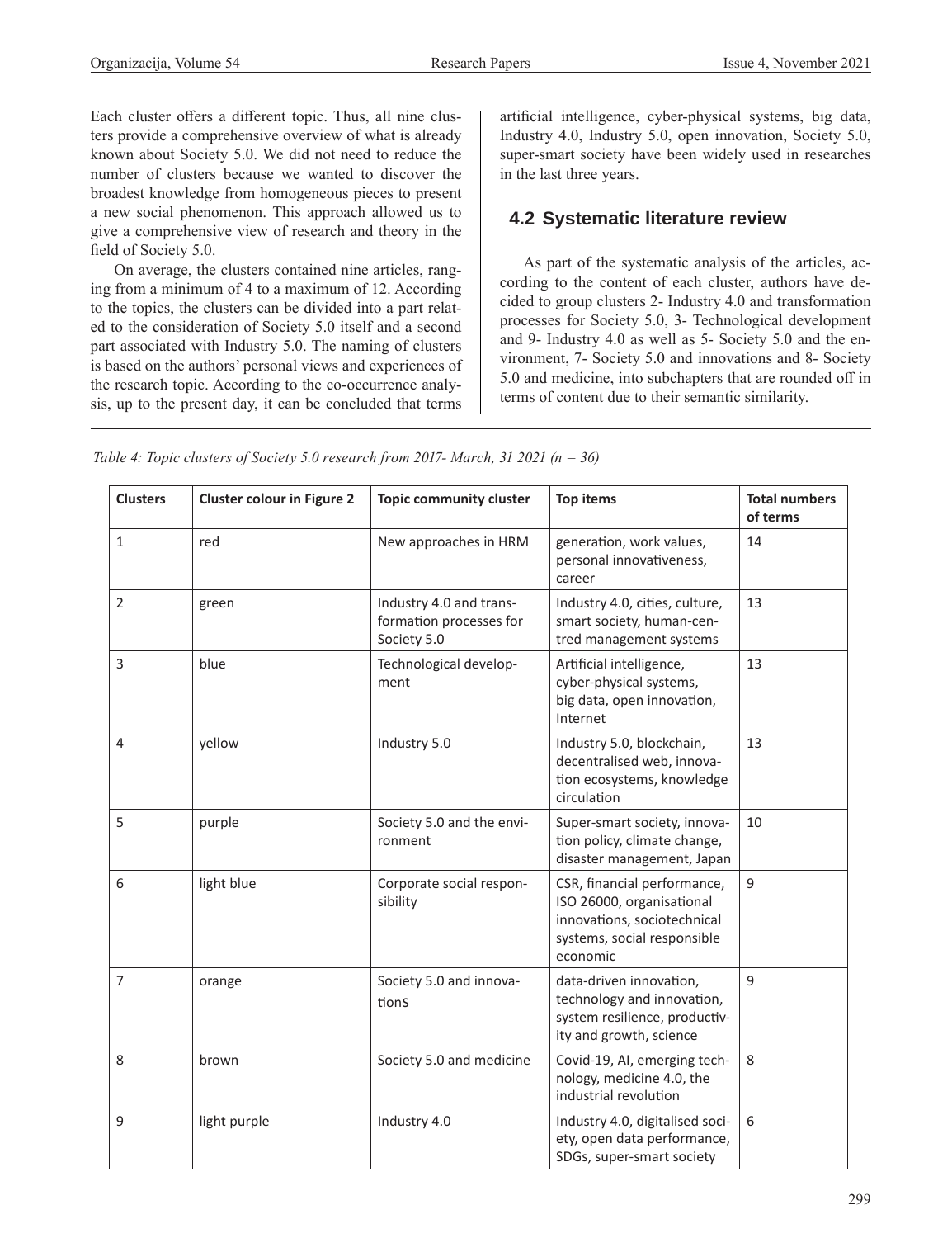#### **4.2.1 Society 5.0 and social changes**

In the modern world, the process of digitalisation is strongly embedded in social processes. It thus influences changes in the contexts of reference for human action and increasingly shapes human-machine relations. The importance of the technological approach for the future transformation of societal processes is already evident in the Japanese concept of Society 5.0, which has emerged as a strategic national policy initiative. The concept goal is to transform the science, technology and innovation system toward Society 5.0 (Fukuda, 2020). The actual purpose of this strategy is defined by Hayashi et al. (2017, 264) as follows:

»… create new values by collaborating and cooperating with several different systems, and plans standardisation of data formats, models, system architecture, etc. and development of necessary human resources. Besides, it is expected that enhancements of intellectual properties development, international standardisation, IoT system construction technologies, big data analysis technologies, artificial intelligence technologies, and it is encouraging Japans competitiveness in a»super-smart society. «

According to the authors, it is a serious concept of social development that will affect all levels of society. The concept elements are based on the role of individual technology relationship by promoting the quality of life in a sustainable world and the emergence of a superintelligent society. Yousfikhahb (2017) has highlighted that if society 5.0 is to be a successful concept, it must integrate innovation policies (from the government), entrepreneurship (from the society) and entrepreneurial skills (from the civil society and institutions). The author also warns that "the social aspects of technology are usually underestimated in the policy-making process which may impact limiting the policy intentions underlying the implementation of Society 5.0".

It can be concluded that self-organisation in smart technologies has an important influence on the future societal impact of smart technologies. Human self-organisation will depend on the availability of smart technologies in the future, especially in education, business and personal life. The use of smart technologies also opens ethical dilemmas about communication in CPS connexion with personal privacy. These implications can be found in a more dynamic social system in terms of socialisation, but it can also lead to negative consequences, such as losing personal contact with friends and family (Roblek, Meško, Dimovski, and Peterlin, 2019; Shiroishi et al., 2018).

#### **4.2.2 Society 4.0 and transformation to Society 5.0**

Society 4.0 was created based on a German economic program called Industry 4.0. To this program, Germany aimed to boost the economy in Germany and all of Europe. The Japanese responded with the concept of Society 5.0. If European countries rely on the gradual integration of artificial intelligence and other cutting-edge technologies to further develop an innovatively designed economy, the Japanese have decided to go beyond this concept and take the next step in data-driven social development to establish Society 5.0 (Onday, 2019).

The main goal of Society 5.0 is to enable the wellbeing of citizens provided by available system services that also enable value creation for society (e.g., economic development, social transformation, and economic growth). Therefore, the program implementation introduced next-generation technologies, governance reform, and value-creating strategies developed for urban centres (Fukuda, 2020).

The aim of Society 5.0 is to further combine innovative knowledge with the use of AI, which is only in the concept or development phase, and to offer new human-centred technological solutions in all areas of human activity. It should be noted that Society 4.0 focuses more on technological solutions in the field of digitalisation of businesses and local government processes, intending to improve the efficiency and effectiveness of the operational and financial processes of private and public organisations and public administration (Pereira, Lima, & Charrua-Santos, 2020). On the other side, Society 5.0 is expected to be more involved in all population groups' general social development. Thus, there would be a commercial focus on using new technologies and what is called social robotics. Therefore, AI, IoT, virtual reality, algorithms, cyber-physical systems (CPS) would lead to positive social effects that can be incorporated under this technology (Serpanos, 2018; Song, Song, Timakum, Ryu, & Lee, 2018):

Home automation for independent living (home security and safety systems, motion sensors, remote monitoring, indoor air quality control, smart lighting, safe bed, smart sofa, domestic/service robots),

health and wellbeing for functional ability (safety bracelets, activity wristbands, personal health monitor, smart medicine disappearances, exercise and memory games, smart rollator, daily medical testing) and active participation and social inclusion (entertainment and news, smart governance, online work, video chat, remote medical consultation).

CPS presents the urban governance system and enables the emergence of the so-called smart community that thrives in the data economy (Kuru & Ansell, 2020). Communities also began with the research about the modes of preparation for transforming the local community into a smart community, including fintech solutions. The city's urbanisation has to enable urban solutions to become suitable for implementing and integrating the information technologies (Alawadhi et al., 2012). The Canadian Governance Center at The Ottawa University was criticised for its research approach, which they felt was too technically oriented. They suggested that research concepts should be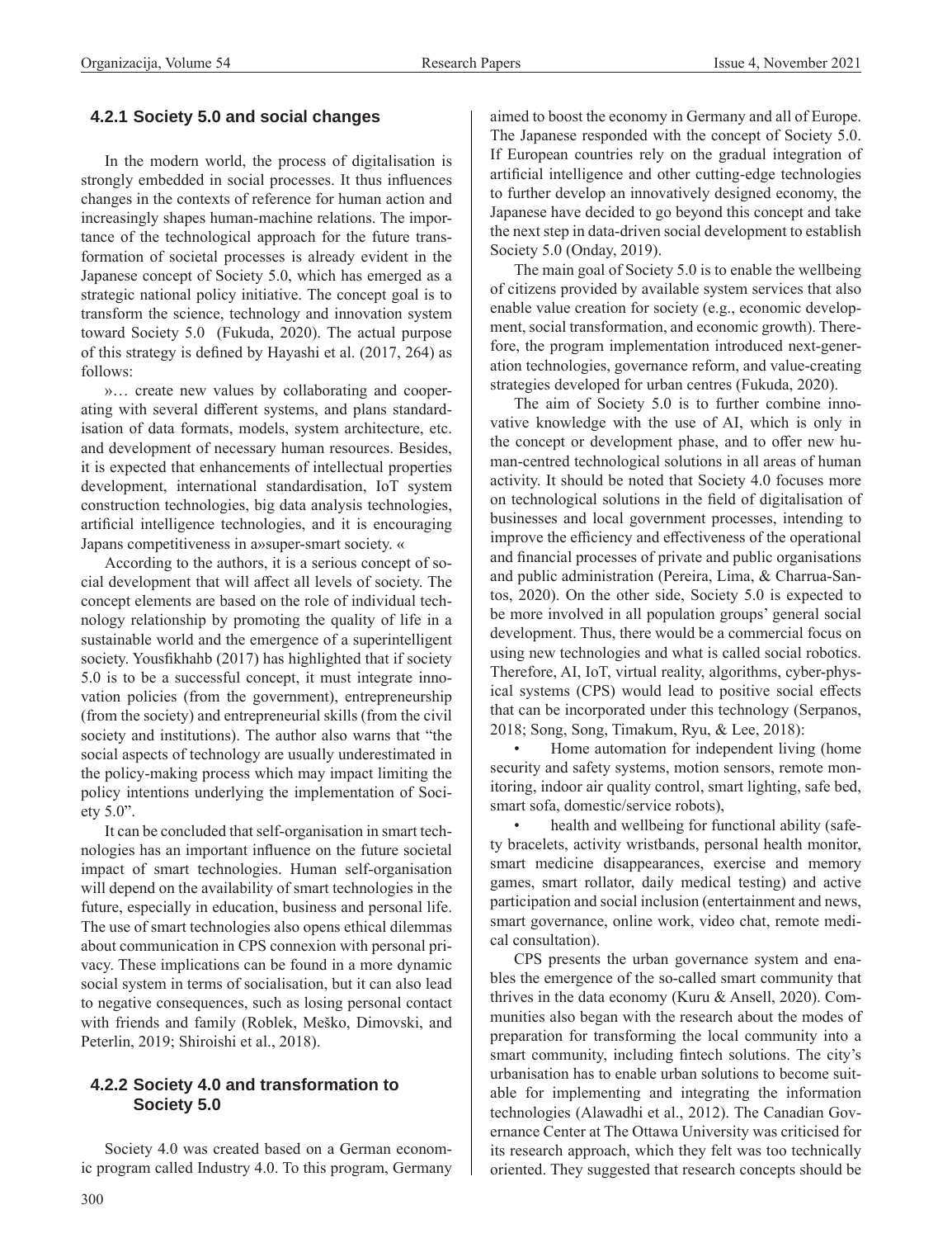more governance-oriented, emphasising the importance of social relations and social capital in urban development (Albino, Berardi, & Dangelico, 2015). The lack of generally accepted definitions that would clearly explain these terms is partly due to the different scientific fields from which they originate and partly due to changing trends.

#### **4.2.3 Emergence of the Industry 5.0**

If Industry 4.0 has been introduced, the concepts such as CPS, IoT, blockchain, smart factory, big data, cloud storage and cybersecurity, which all have an important function for manufacturing efficiency and lower costs of production (Nahavandi, 2019; Jerman et al., 2020), Industry 5.0 is going beyond Industry 4.0. The focus of Industry 5.0 is on the interaction between machines and semi-finished products, individual machine parts, robots and people. For this process to succeed, the use of big data is essential. Therefore, it is going for a technology that enables the collection and processing of large amounts of data in real-time (Büchi, Cugno, & Castagnoli, 2020). Furthermore, for the transition to Industry 5.0 itself, it is important to make rapid progress in the areas of AI, machine learning (ML), robotics, Internet of Things (IoT), autonomous vehicles and cars, 3D and 4D printing, virtual and augmented reality, wearable materials, additive manufacturing, nanotechnology, biotechnology, energy storage and quantum computing (European Commission, 2021).

According to the European Commission, in January 2021, it adopted the document Industry 5.0: Towards a more sustainable, resilient and human-centric industry. It follows that Industry 5.0 complements and expands Industry 4.0. Thus, Industry 5.0 focuses on aspects that will shape economic and technological development and determine the direction of industrial policies in the future European society. These factors also have environmental, social and fundamental rights dimensions. The document emphasises that Industry 5.0 should not be compared as a chronological continuation of the Industry 4.0 paradigm, nor should it be understood as an alternative. The document is thus defined as (European Commission, 2021).

 "The result of a forward-looking exercise to help frame how European industry and emerging societal trends and needs can co-exist".

#### **4.2.4 Corporate social responsibilities**

According to Keidanren (2016, 3), Society 5.0 presents a new vision of society:

»that incorporates several new technologies in all industries and social activities and achieves both economic development–primarily based on Sustainable Development Goals established by the United Nations, and solutions to key social problems in the present society«.

As part of the implementation of the concept of Society 5.0 in Japan, Keidanren (Japan Business Federation) amended the Charter of Corporate Behavior, also added the section on "Achieving a Sustainable Society" as part of the amendments, with the primary goal of proactively achieving the Sustainable Development Goals. SDGs) by creating a Society 5.0 (Fukuyama, 2018). According to these changes, Society 5.0 enabled a responsible human-centred society and offered a promising integral framework for the potential development of CSR in organisations (Potočan et al., 2020).

#### **4.2.5 Society 5.0 and social innovations**

Within the societal innovations associated with Society 5.0, we focus on the impact of innovative technologies in healthcare, climate change, and disaster management. It is expected that new technologies in the medical field will also become one of the capillaries of Society 5.0. Thus, smart tools adapted to medical needs include material innovations, nano-devices, and smart technology (sensors, controls) (Lewis, Gandomkar, & Brennar, 2019), making their way into medicine. Artificial intelligence is also playing an increasingly important role in medicine. For example, AI-based medical image analysis has already been established in some Covid ten centres. In addition, AI is becoming increasingly customer-centric and impacting the quality of medical services (Vaishya et al., 2020).

In climate change and disaster management, a transformation of disaster and climate change management is expected in the context of innovative solutions brought by Society 5.0. Environmental and climate change requires the development of technologies that enable the early detection and adaptation of hazards. The goal is to provide faster and more effective information. Increased use of technology in Society 5.0 is also expected to improve environmental and public health protection (Mavrodieva & Show, 2020).

## **5 Discussion and conclusion**

According to the co-occurrence analyse of the papers key words were the most discussed topics careers, Society 5.0 in connection with Covid-19, data-driven innovation, cities, analytics, enterprise systems, big data, knowledge, Society 5.0 in relationship with digitised society, open data, performance expectations, Industry 5.0, blockchain, critical juncture.

The paper discusses a series of activities necessary to transfer modern knowledge and new technologies, typical of the fourth industrial revolution or Industry 4.0, from research institutes and economic entities to the broader society, Society 5.0. The process can be achieved by implementing knowledge and technologies in the IoT, robotics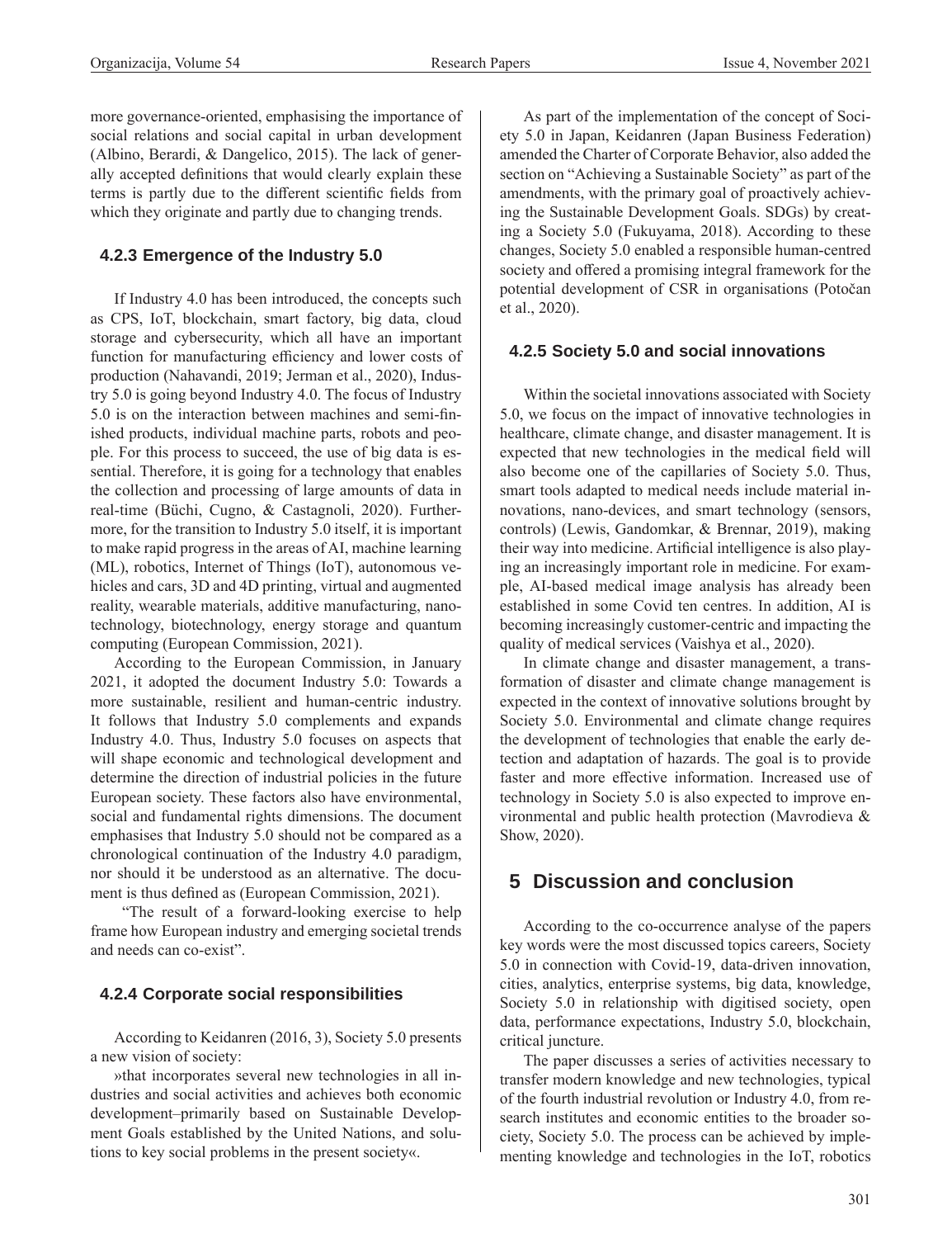and Big Data to transform the existing society into a smart society (Society 5.0). In particular, the concept would enable the adaptation of services and industrial activities to individuals' real needs, as these technologies allow advanced digital service platforms that will eventually be integrated into all areas of life.

Our study indicates that the more intensive the transition to Society 5.0 will be, the more services and daily tasks can be provided via the cloud, e.g., on the Internet. Therefore, this data processing would send information or enable services related to applications on the telephone, the computer and robots, among others. This will allow individuals to have more free time and the free allocation of other activities because artificial intelligence will replace manual data processing, typical of traditional digital algorithms. Therefore, it will save much time and increase the productivity of the individual. As a result, it will positively affect increasing the value-added in the economy and enhance all generations.

Authors expect that with the emerging Society 5.0, developed economies will solve many social problems through innovation in technology and science. According to some estimates, the share of Japan's working population will shrink from 77 million to about 54 million people by 2050 (National Institute of Population and Social Security Research: IPSS 2017). Economists estimate that it is precisely the demographic problem that will cause fewer and fewer young people to opt for family and children, which means that the number of older people in need of social care will increase. This applies to Japanese society, which faces a similar, equally pressing demographic problem and many European countries (National Institute of Population and Social Security Research: IPSS 2017). In addition, the developed economies face environmental degradation problems, logistical problems (transport of people and goods within cities, between cities and rural areas, and environmental protection or reduction of greenhouse gases - climate change).

The limitations of the research can be divided into content and methodological limitations. Among the content limitations, the presentation of only some aspects of Society 5.0 applies because we used to analyse only the research papers from the WOS database. As methodological limitations, we refer to the boundary associated with the research paradigm. This paper's limitation is that it is based on scientific paper reviews and not on primary research. It is based on a topic whose development for the future capabilities of artificial intelligence depends on a parallel development of cyberspace and its importance for everyday human life. Our study should be taken as inherently biased from an analytical perspective, but at the same time, it enriches us with data that quantitative methods cannot produce.

For future research, we suggest examining and iden-

tifying a set of good practices of Society 5.0. in Japan (Pereira et al., 2020) to assess the possibility of their implementation in other countries (especially in developing countries). We also propose future research to consider the risks that may arise in a digital society, e.g., cybersecurity, including possible cyber terrorism, relations between humans and robotics and ethical questions related to AI implementation and enabling of decision-making instead of a human.

## **Literature**

- Albino, V., Berardi, U., & Dangelico, R. M. (2015). Smart cities: Definitions, dimensions, performance, and initiatives. *Journal of Urban Technology*, *22*(1), 3-21. <https://doi.org/10.1080/10630732.2014.942092>
- Bernatović, I., Slavec Gomezel, A., & Černe, M. (2021). Mapping the knowledge-hiding field and its future prospects: a bibliometric co-citation, co-word, and coupling analysis. *Knowledge Management Research & Practice*, In Press. [http://doi.org/10.1080/14778238](http://doi.org/10.1080/14778238.2021.1945963) [.2021.1945963](http://doi.org/10.1080/14778238.2021.1945963)
- Büchi, G., Cugno, M., & Castagnoli, R. (2020). Smart factory performance and Industry 4.0. *Technological Forecasting and Social Change*, *150*, 119790. [https://](https://doi.org/10.1016/j.techfore.2019.119790) [doi.org/10.1016/j.techfore.2019.119790](https://doi.org/10.1016/j.techfore.2019.119790)
- Cabinet Office (2016). *5th Science and Technology Basic Plan by the Council for Science, Technology*. Retrieved from [http://www8.cao.go.jp/cstp/english/basic/5thba](http://www8.cao.go.jp/cstp/english/basic/5thbasicplan.pdf)[sicplan.pdf](http://www8.cao.go.jp/cstp/english/basic/5thbasicplan.pdf)
- Cant, C. (2020)*. Riding for Deliveroo: Resistance in the New Economy*. Cambridge, UK: Polity Press
- Caruso, L. (2018). Digital innovation and the fourth industrial revolution: epochal social changes?. *Ai & Society*, *33*(3), 379-392. [https://doi.org/10.1007/s00146-017-](https://doi.org/10.1007/s00146-017-0736-1) [0736-1](https://doi.org/10.1007/s00146-017-0736-1)
- Castells, M. (1996). The information age. In Thornham, S., Basset, C., & Marris, P. (Eds.), Media studies, a reader third edition (pp. 152-164). New York, NY: New York University Press.
- Chandra, Y., & Walker, R. M. (2019). How does a seminal article in public administration diffuse and influence the field? Bibliometric methods and the case of Hood's "A Public Management for All Seasons?". *International Public Management Journal*, 22(5), 712-742. <https://doi.org/10.1080/10967494.2018.1498817>
- Chen, C. K. (2008). Causal modeling of knowledge‐based economy. *Management Decision*, *46*(3), 501-514. <https://doi.org/10.1108/00251740810863915>
- Dabić, M., Vlačić, B., Paul, J., Dana, L. P., Sahasranamam, S., & Glinka, B. (2020). Immigrant entrepreneurship: A review and research agenda*. Journal of Business Research*, *113*, 25-38. [https://doi.org/10.1016/j.jbus](https://doi.org/10.1016/j.jbusres.2020.03.013)[res.2020.03.013](https://doi.org/10.1016/j.jbusres.2020.03.013)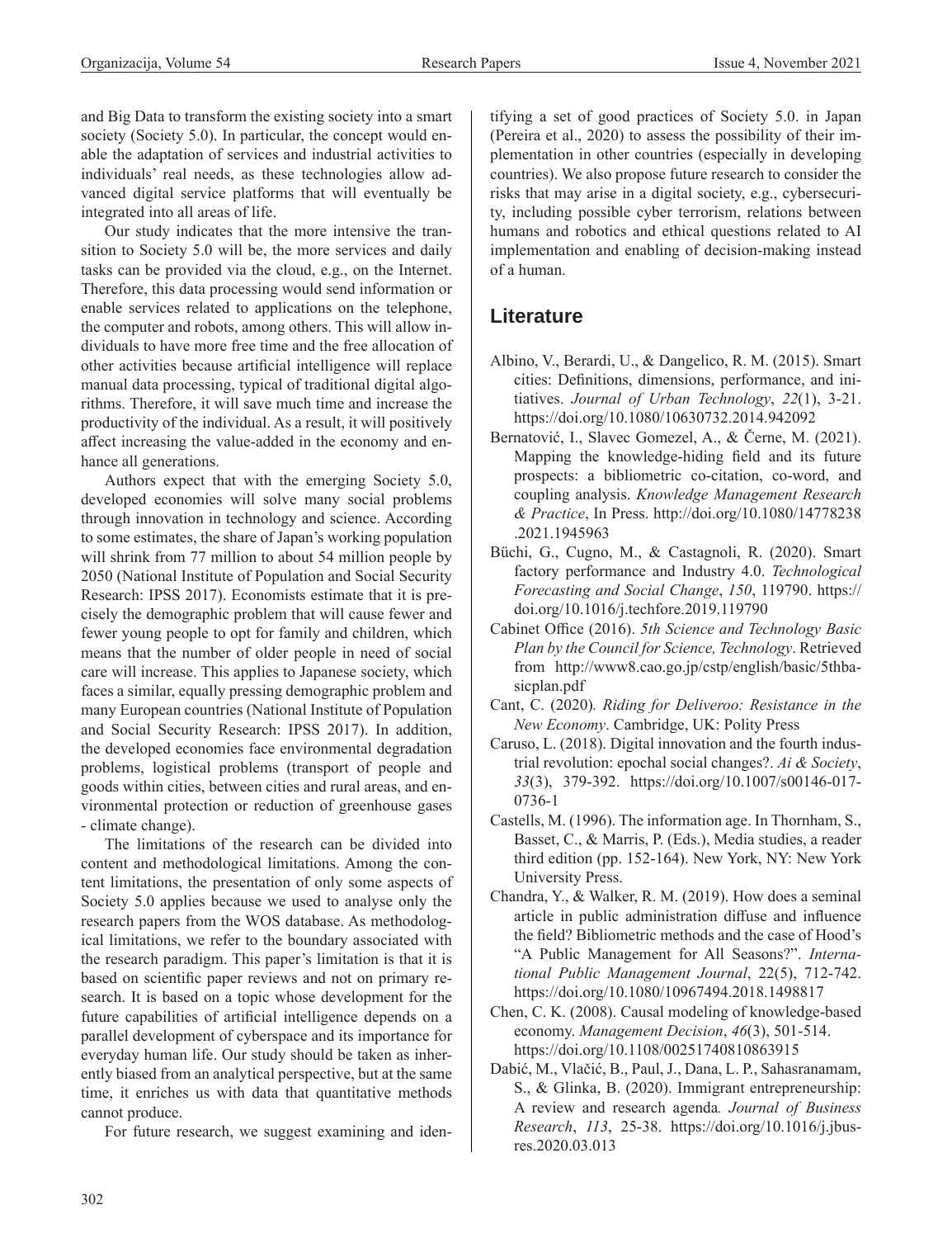- Davis, N. (2016). *What is the fourth industrial revolution?* Retrieved from [https://www.weforum.org/agen](https://www.weforum.org/agenda/2016/01/what-is-the-fourth-industrial-revolution/)[da/2016/01/what-is-the-fourth-industrial-revolution/](https://www.weforum.org/agenda/2016/01/what-is-the-fourth-industrial-revolution/)
- Daveri, F. (2002). The new economy in Europe, 1992– 2001*. Oxford Review of Economic Policy, 18*(3), 345- 362.<https://doi.org/10.1093/oxrep/18.3.345>
- Drucker, P. F. (2002). The discipline of innovation. *Harvard Business Review*, *80*(8), 95-102.
- Ensmenger, N. (2012). The digital construction of technology: Rethinking the history of computers in society. *Technology and Culture*, *53*(4), 753-776. [http://dx.doi.](http://dx.doi.org/10.2307/41682741) [org/10.2307/41682741](http://dx.doi.org/10.2307/41682741)
- European Commission (2021). Industry 5.0: Towards more sustainable, resilient and human-centric industry. Retrieved from [https://ec.europa.eu/info/news/in](https://ec.europa.eu/info/news/industry-50-towards-more-sustainable-resilient-and-human-centric-industry-2021-jan-07_en)[dustry-50-towards-more-sustainable-resilient-and-hu](https://ec.europa.eu/info/news/industry-50-towards-more-sustainable-resilient-and-human-centric-industry-2021-jan-07_en)[man-centric-industry-2021-jan-07\\_en](https://ec.europa.eu/info/news/industry-50-towards-more-sustainable-resilient-and-human-centric-industry-2021-jan-07_en)
- Farboodi, M., & Veldkamp, L. (2021). A Growth Model of the Data Economy. National Bureau of Economic Research. Retrived from [https://www.nber.org/papers/](https://www.nber.org/papers/w28427) [w28427](https://www.nber.org/papers/w28427)
- Farrell, D. (2003). The real new economy. *Harvard Business Review*, *81*(10), 104-12.
- Ferreira, C. M., & Serpa, S. (2018). Society 5.0 and Social Development. *Management and Organizational Studies*, *5*, 26-31. <http://doi.org/10.5430/mos.v5n4p26>
- Frey, C. B., & Osborne, M. A. (2017). The future of employment: How susceptible are jobs to computerisation?. *Technological Forecasting and Social Change*, *114*, 254-280. [https://doi.org/10.1016/j.tech](https://doi.org/10.1016/j.techfore.2016.08.019)[fore.2016.08.019](https://doi.org/10.1016/j.techfore.2016.08.019)
- Freeman, R.B. (2015). *Who owns the robots rules the world*. IZA World of Labor, Vol. 5. Retrieved from [https://wol.iza.org/uploads/articles/5/pdfs/who-owns](https://wol.iza.org/uploads/articles/5/pdfs/who-owns-the-robotsrules-the-world.pdf)[the-robotsrules-the-world.pdf](https://wol.iza.org/uploads/articles/5/pdfs/who-owns-the-robotsrules-the-world.pdf)
- Fonseca, D., Conde, M. Á., & García-Peñalvo, F. J. (2018). Improving the information society skills: Is knowledge accessible for all?. *Universal Access in the Information Society*, *17*(2), 229-245. [https://doi.org/10.1007/](https://doi.org/10.1007/s10209-017-0548-6) [s10209-017-0548-6](https://doi.org/10.1007/s10209-017-0548-6)
- Fukuda, K. (2020). Science, technology and innovation ecosystem transformation toward society 5.0. *International Journal of Production Economics*, 220, 107460. <https://doi.org/10.1016/j.ijpe.2019.07.033>
- Fukuyama, M. (2018). Society 5.0: Aiming for a new human-centered society. *Japan Spotlight*, *27*, 47-50.
- Guzman, A. L., & Lewis, S. C. (2020). Artificial intelligence and communication: A Human-Machine Communication research agenda. *New Media & Society*, *22*(1), 70- 86.<https://doi.org/10.1177/1461444819858691>
- Harayama, Y. (2017). Society 5.0: Aiming for a new human-centered society. *Hitachi Review*, *66*(6), 556-557.
- Hayashi, H., Sasajima, H., Takayanagi, Y., & Kanamaru, H. (2017). International standardisation for smarter society in the field of measurement, control and au-

tomation. *Proceedings of the 56th Annual Conference of the Society of Instrument and Control Engineers of Japan (SICE)*, Kanazava, JA: IEEE, 263-266. [https://](https://doi.org/10.23919/SICE.2017.8105723) [doi.org/10.23919/SICE.2017.8105723](https://doi.org/10.23919/SICE.2017.8105723)

- Holder, C., Khurana, V., Harrison, F., & Jacobs, L. (2016). Robotics and law: Key legal and regulatory implications of the robotics age (Part I of II). *Computer Law & Security Review*, *32*(3), 383-402. [https://doi.](https://doi.org/10.1016/j.clsr.2016.03.001) [org/10.1016/j.clsr.2016.03.001](https://doi.org/10.1016/j.clsr.2016.03.001)
- Horowitz, M. C. (2019). When speed kills: Lethal autonomous weapon systems, deterrence and stability. *Journal of Strategic Studies*, *42*(6), 764-788. [https://doi.org](https://doi.org/10.1080/01402390.2019.1621174) [/10.1080/01402390.2019.1621174](https://doi.org/10.1080/01402390.2019.1621174)
- Hughes, T. P. (2004). *Human-built world: How to think about technology and culture*. Chicago, Illinois: University of Chicago Press.
- Hughes, C., & Southern, A. (2019). The world of work and the crisis of capitalism: Marx and the Fourth Industrial Revolution. *Journal of Classical Sociology*, *19*(1), 59- 71.<https://doi.org/10.1177/1468795X18810577>
- Jedynak, M., Czakon, W., Kuźniarska, A., & Mania, K. (2021). Digital transformation of organisations: what do we know and where to go next?. *Journal of Organizational Change Management*, In Press. [https://doi.](https://doi.org/10.1108/JOCM-10-2020-0336) [org/10.1108/JOCM-10-2020-0336](https://doi.org/10.1108/JOCM-10-2020-0336)
- Jerman, A., Bertoncelj, A., Dominici, G., Pejić Bach, M., & Trnavčević, A. (2020). Conceptual key competency model for smart factories in production processes. *Organizacija*, *53*(1), 68-79. [http://doi.org/10.2478/orga-](http://doi.org/10.2478/orga-2020-0005)[2020-0005](http://doi.org/10.2478/orga-2020-0005)
- Jorgenson, D. W. (2001). Information technology and the US economy*. American Economic Review*, *91*(1), 1-32. <https://doi.org/10.1257/aer.91.1.1>
- Katsikas, S. K., & Gritzalis, S. (2017). Digitalisation in Greece: State of play, barriers, challenges, solutions. In Paulin, AA, Anthopoulos, GL, & Reddick, G.C. (Eds.), *Beyond Bureaucracy* (pp. 355-375). Cham, SU: Springer.
- Kuru, K., & Ansell, D. (2020). TCitySmartF: A comprehensive systematic framework for transforming cities into smart cities. *IEEE Access*, *8*, 18615-18644. [https://](https://doi.org/10.1109/ACCESS.2020.2967777) [doi.org/10.1109/ACCESS.2020.2967777](https://doi.org/10.1109/ACCESS.2020.2967777)
- Lewis, S. J., Gandomkar, Z., & Brennan, P. C. (2019). Artificial Intelligence in medical imaging practice: looking to the future. *Journal of Medical Radiation Sciences*, *66*(4), 292-295. <https://doi.org/10.1002/jmrs.369>
- Makridakis, S. (2017). The forthcoming Artificial Intelligence (AI) revolution: Its impact on society and firms. *Futures*, *90*, 46-60. [https://doi.org/10.1016/j.fu](https://doi.org/10.1016/j.futures.2017.03.006)[tures.2017.03.006](https://doi.org/10.1016/j.futures.2017.03.006)
- Mavrodieva, A. V., & Shaw, R. (2020). Disaster and Climate Change Issues in Japan's Society 5.0–A Discussion. *Sustainability*, *12*(5), 1893. [https://doi.](https://doi.org/10.3390/su12051893) [org/10.3390/su12051893](https://doi.org/10.3390/su12051893)

Nahavandi, S. (2019). Industry 5.0—A human-centric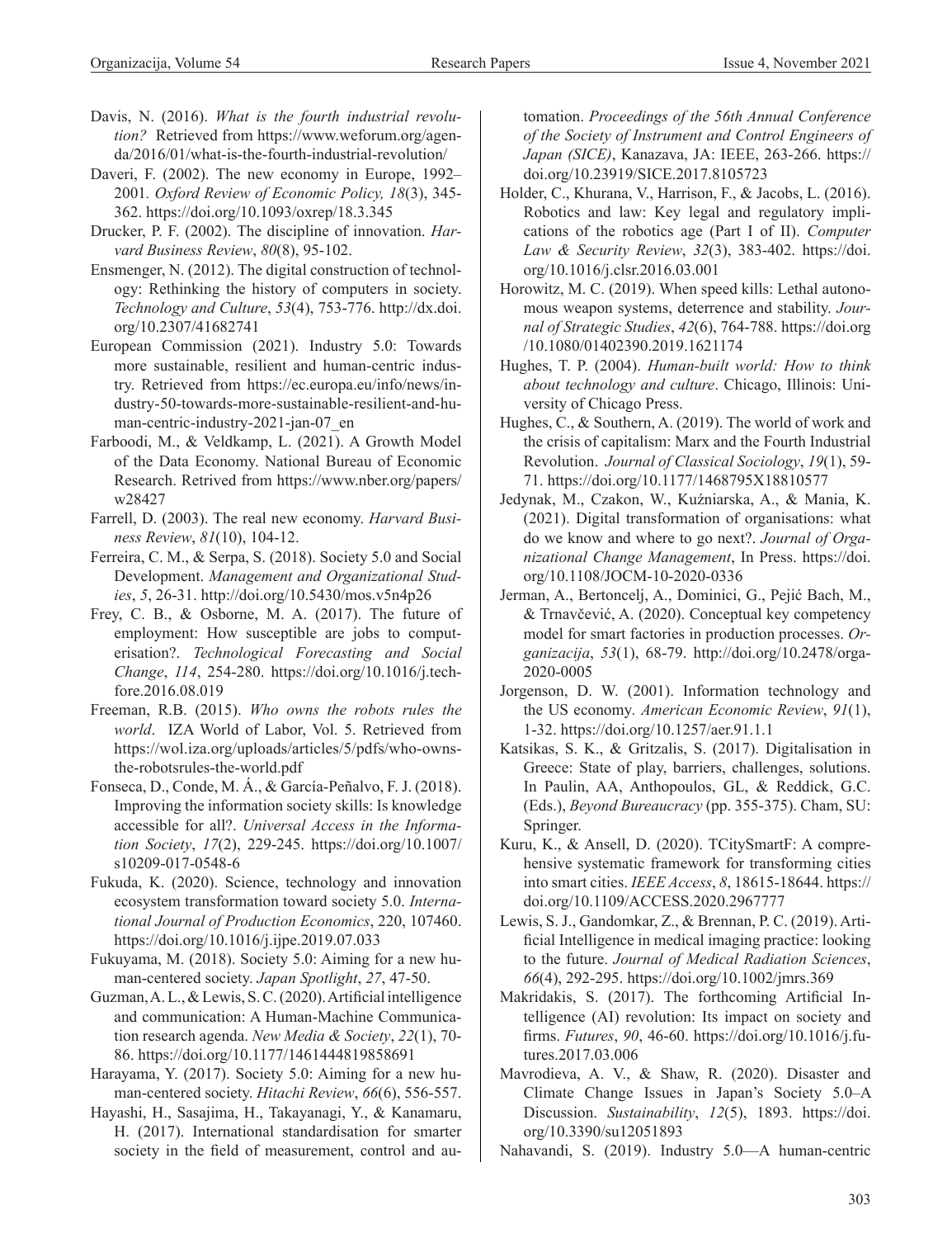solution. *Sustainability*, *11*(16), 4371. <https://doi.org/10.3390/su11164371>

- National Institute of Population and Social Security Research (2017). Population projections for Japan (2017): 2016 to 2065. Retrieved from [http://www.ipss.go.jp/](http://www.ipss.go.jp/pp-zenkoku/e/zenkoku_e2017/pp29_summary.pdf) [pp-zenkoku/e/zenkoku\\_e2017/pp29\\_summary.pdf](http://www.ipss.go.jp/pp-zenkoku/e/zenkoku_e2017/pp29_summary.pdf)
- Onday, O. (2019). Japan's society 5.0: going beyond industry 4.0. *Business and Economics Journal*, *10*(2), 2-7. <https://doi.org/10.4172/2151-6219.1000389>
- Palumbo, R., Manesh, M. F., Pellegrini, M., Caputo, A., & Flamini, G. (2021). Organising a sustainable smart urban ecosystem: Perspectives and insights from a bibliometric analysis and literature review. *Journal of Cleaner Production*, *297*, 126622. [https://doi.](https://doi.org/10.1016/j.jclepro.2021.126622) [org/10.1016/j.jclepro.2021.126622](https://doi.org/10.1016/j.jclepro.2021.126622)
- Paulin, A. (2019). *Smart City Governance*. Elsevier, NL: Amsterdam.
- Pereira, A. G., Lima, T. M., & Charrua-Santos, F. (2020). Industry 4.0 and Society 5.0: opportunities and threats. *International Journal of Recent Technology and Engineering*, *8*(5), 3305-3308. [https://doi.org/10.35940/](https://doi.org/10.35940/ijrte.D8764.018520) [ijrte.D8764.018520](https://doi.org/10.35940/ijrte.D8764.018520)
- Peters, M.A. (2020). Digital socialism or knowledge capitalism? Educational Philosophy and Theory, 52(2). <http://doi.org/10.1080/00131857.2019.1593033>
- Potočan, V., Mulej, M., & Nedelko, Z. (2020). Society 5.0: balancing of Industry 4.0, economic advancement and social problems. *Kybernetes*, *50*(3), 794-811. [https://](https://doi.org/10.1108/K-12-2019-0858) [doi.org/10.1108/K-12-2019-0858](https://doi.org/10.1108/K-12-2019-0858)
- Roblek, V., Erenda, I., & Mesko, M. (2020). Fundamental changes in the organisational processes. In Machado, C. & Davim, J. P. (Eds.), *Industry 4.0: Challenges, Trends, and Solutions in Management and Engineering* (pp. 161-190). Boca Raton, FL: CRC Press/Taylor & Francis Group.
- Roblek, V., Mesko, M., Dimovski, V., & Peterlin, J. (2019). Smart technologies as social innovation and complex social issues of the Z generation. K*ybernetes*, *48*(1), 91-107.<https://doi.org/10.1108/K-09-2017-0356>
- Roblek, V., Meško, M., & Krapež, A. (2016). A complex view of industry 4.0*. Sage Open*, *6*(2), 1-12. [https://](https://doi.org/10.1177/2158244016653987) [doi.org/10.1177/2158244016653987](https://doi.org/10.1177/2158244016653987)
- Salehan, M., Kim, D. J., & Lee, J. N. (2018). Are there any relationships between technology and cultural values? A country-level trend study of the association between information communication technology and cultural values. *Information & Management*, *55*(6), 725-745. <http://doi.org/10.1016/j.im.2018.03.003>
- Serpanos, D. (2018). The cyber-physical systems revolution. *Computer*, *51*(3), 70-73. [https://doi.org/10.1109/](https://doi.org/10.1109/MC.2018.1731058) [MC.2018.1731058](https://doi.org/10.1109/MC.2018.1731058)
- Schuetz, S., & Venkatesh, V. (2020). The rise of human machines: How cognitive computing systems challenge assumptions of user-system interaction. *Journal of the Association for Information Systems*, *21*(2), 460-

482.<http://doi.org/10.17705/1jais.00608>

Schwab, K., & Davis, N. (2018). *Shaping the future of the fourth industrial revolution*. New York, NY: Currency.

- Shiroishi, Y., Uchiyama, K., & Suzuki, N. (2018). Society 5.0: For human security and wellbeing. *Computer*, *51*(7), 91-95.<http://doi.org/10.1109/MC.2018.3011041>
- Song, I. Y., Song, M., Timakum, T., Ryu, S. R., & Lee, H. (2018). The landscape of smart aging: Topics, applications, and agenda. *Data & Knowledge Engineering*, *115*, 68-79. [https://doi.org/10.1016/j.](https://doi.org/10.1016/j.datak.2018.02.003) [datak.2018.02.003](https://doi.org/10.1016/j.datak.2018.02.003)
- Sony, M., & Naik, S. (2020). Industry 4.0 integration with sociotechnical systems theory: A systematic review and proposed theoretical model. *Technology in Society*, *61*, 101248. [https://doi.org/10.1016/j.tech](https://doi.org/10.1016/j.techsoc.2020.101248)[soc.2020.101248](https://doi.org/10.1016/j.techsoc.2020.101248)
- Teece, D. J. (2018). Profiting from innovation in the digital economy: Enabling technologies, standards, and licensing models in the wireless world. *Research Policy*, *47*(8), 1367-1387. [http://doi.org/10.1016/j.re](http://doi.org/10.1016/j.respol.2017.01.015)[spol.2017.01.015](http://doi.org/10.1016/j.respol.2017.01.015)
- Tocan, M. C. (2012). Knowledge based economy assessment. *Journal of Knowledge Management, Economics and Information Technology*, *2*(5), 1-13.
- Valenduc, G., & Vendramin, P. (2017). Digitalisation, between disruption and evolution. *Transfer: European Review of Labour and Research*, *23*(2), 121-134. <https://doi.org/10.1177/1024258917701379>
- Van Eck, J.N., & Waltman, L. (2020). *Manual for Vosviewer version 1.6.16*. Leiden, NL: University of Leiden.
- Vaishya, R., Javaid, M., Khan, I. H., & Haleem, A. (2020). Artificial Intelligence (AI) applications for COVID-19 pandemic. *Diabetes & Metabolic Syndrome: Clinical Research & Reviews*, *14*(4), 337-339. <https://doi.org/10.1016/j.dsx.2020.04.012>
- Wamba, S. F., Akter, S., Trinchera, L., & De Bourmont, M. (2019). Turning information quality into firm performance in the big data economy. *Management Decision*, 57(8), 1756-1783. [https://doi.org/10.1108/MD-](https://doi.org/10.1108/MD-04-2018-0394)[04-2018-0394](https://doi.org/10.1108/MD-04-2018-0394)
- Yoo, J. (2017). Embracing the machines: rationalist war and new weapons technologies. *California Law Review*, *105*, 443. [http://dx.doi.org/10.15779/Z38D-](http://dx.doi.org/10.15779/Z38D50FX0X)[50FX0X](http://dx.doi.org/10.15779/Z38D50FX0X)

**Vasja Roblek**, MPhil is a researcher and consultant. He received his B.A. degree in Banking from the University of Ljubljana and MPhil degree in Management from the University of Primorska. He is currently completing his PhD at the Faculty of Organisational Studies in Novo mesto. His main areas of expertise are digital transformation, information society, knowledge management, smart technologies and systemic approaches. He conducts research and consulting for